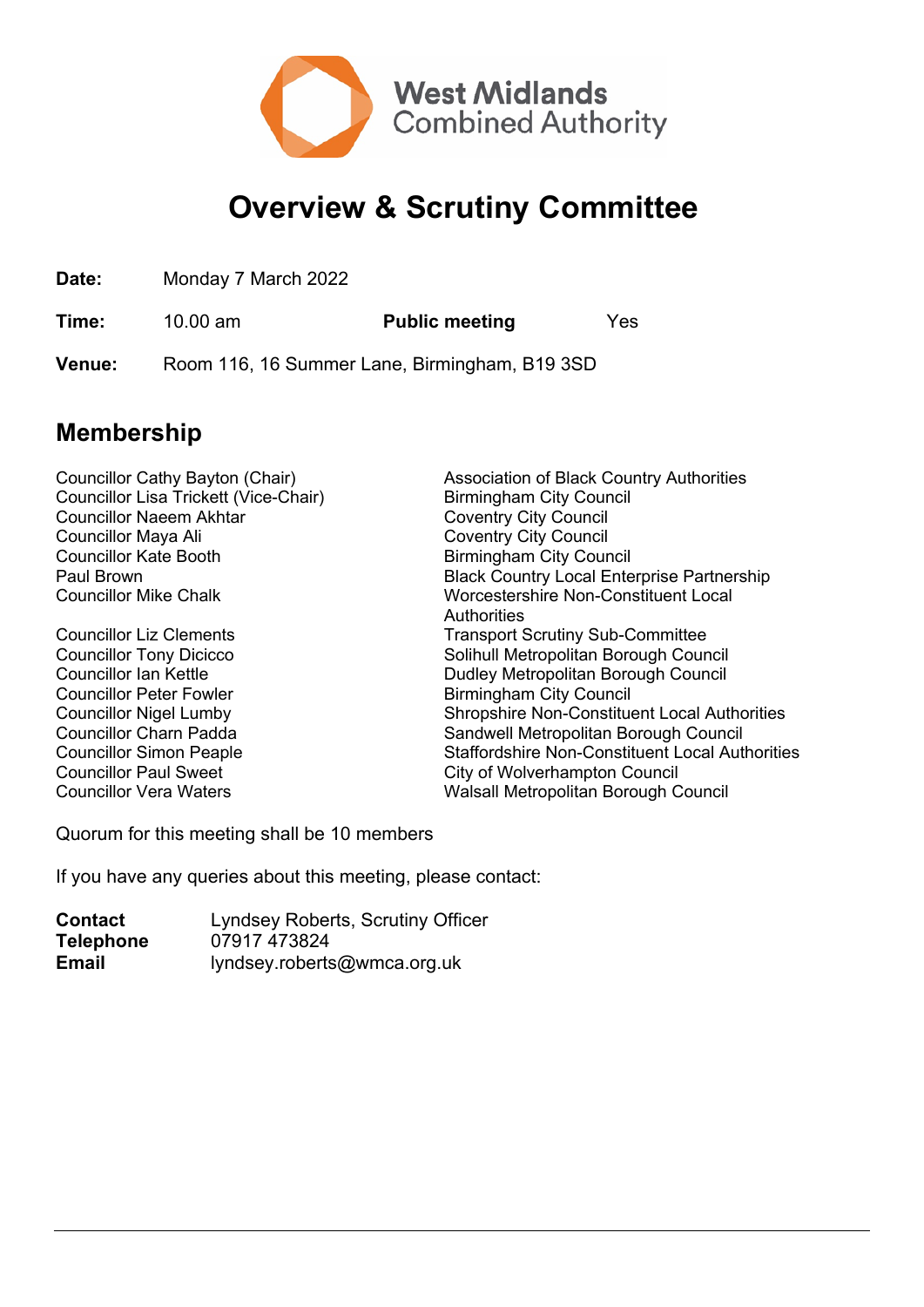## **AGENDA**

| No.                             | <b>Item</b>                                                                                                                                                                                                                                                                                                                                                          | <b>Presenting</b>                                     | <b>Pages</b>           |  |  |
|---------------------------------|----------------------------------------------------------------------------------------------------------------------------------------------------------------------------------------------------------------------------------------------------------------------------------------------------------------------------------------------------------------------|-------------------------------------------------------|------------------------|--|--|
| <b>Items of Public Business</b> |                                                                                                                                                                                                                                                                                                                                                                      |                                                       |                        |  |  |
| 1.                              | Apologies for Absence                                                                                                                                                                                                                                                                                                                                                | Chair                                                 | <b>None</b>            |  |  |
| 2.                              | Declarations of Interests<br>Members are reminded of the need to declare<br>any disclosable prejudicial interests they have in<br>any item being discussed during the course of<br>the meeting. In addition, the receipt of any gift or<br>hospitality should be declared where the value of<br>it was thought to have exceeded £25 (gifts) or<br>£40 (hospitality). | Chair                                                 | None                   |  |  |
| 3.                              | <b>Chair's Remarks</b>                                                                                                                                                                                                                                                                                                                                               | Chair                                                 | <b>None</b>            |  |  |
| 4.                              | Minutes - 10 January 2022                                                                                                                                                                                                                                                                                                                                            | Chair                                                 | $1 - 4$                |  |  |
| 5.                              | <b>Matters Arising</b>                                                                                                                                                                                                                                                                                                                                               | Chair                                                 | None                   |  |  |
| 6.                              | Mayoral Question Time: Budget - Response<br>from the Mayor to the recommendations<br>presented to the WMCA Board on 14 January<br>2022                                                                                                                                                                                                                               | Chair                                                 | $5 - 12$               |  |  |
| 7 <sub>1</sub>                  | Affordable Housing Delivery with Housing<br><b>Associations: Progress update</b>                                                                                                                                                                                                                                                                                     | <b>Councillor Mike Bird</b><br><b>Gareth Bradford</b> | $13 - 18$              |  |  |
| 8.                              | Progress Update: Scrutiny Review - Helping to<br>Deliver Affordable and Social Housing                                                                                                                                                                                                                                                                               | <b>Councillor Lisa Trickett</b>                       | $19 - 22$              |  |  |
| 9.                              | <b>Engagement of Independent Remuneration</b><br>Panel                                                                                                                                                                                                                                                                                                               | <b>Satish Mistry</b>                                  | <b>To Follow</b>       |  |  |
| 10.                             | <b>Trailblazer Devolution Deal</b>                                                                                                                                                                                                                                                                                                                                   | Ed Cox                                                | $23 - 82$              |  |  |
| 11.                             | West Midlands Plan for Growth                                                                                                                                                                                                                                                                                                                                        | Jonathan Skinner                                      | $83 - 108$             |  |  |
| 12.                             | <b>Annual Business Plan</b>                                                                                                                                                                                                                                                                                                                                          | Fiona Bebbington                                      | $\overline{109}$ - 112 |  |  |
| 13.                             | <b>Grant Register</b>                                                                                                                                                                                                                                                                                                                                                | <b>Kate Taylor</b>                                    | $113 - 120$            |  |  |
| 14.                             | <b>Minutes: Transport Scrutiny Sub-Committee</b><br>Monday 17 January 2022 (attached)<br>(a)<br>Wednesday 23 February 2022 (attached)<br>(b)                                                                                                                                                                                                                         | <b>Councillor Liz</b><br><b>Clements</b>              | $121 - 130$            |  |  |
| 15.                             | <b>Work Programme</b><br>(a) Overview & Scrutiny Committee 2022/23 -                                                                                                                                                                                                                                                                                                 | Chair                                                 | 131 - 138              |  |  |